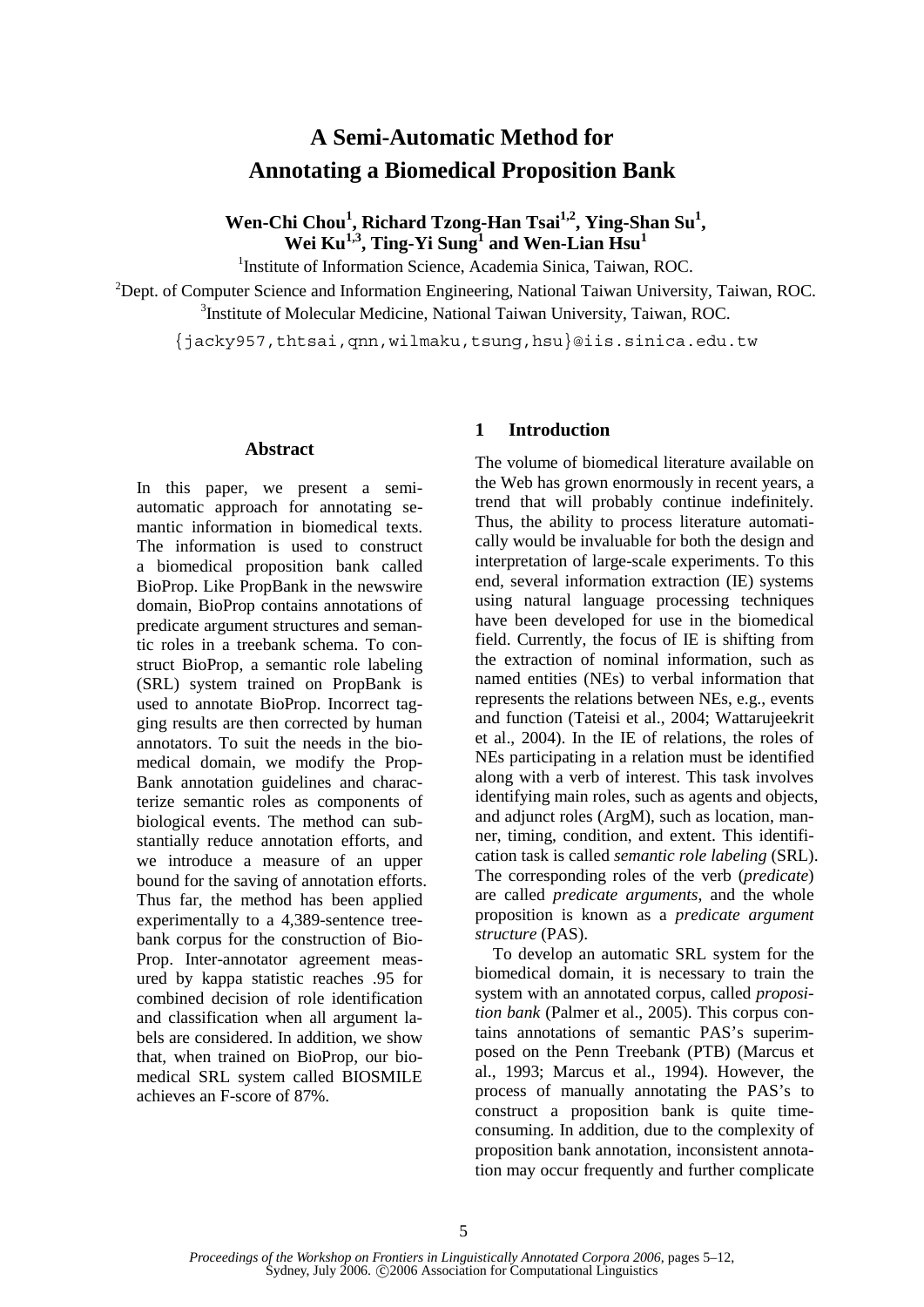the annotation task. In spite of the above difficulties, there are proposition banks in the newswire domain that are adequate for training SRL systems (Xue and Palmer, 2004; Palmer et al., 2005). In addition, according to the CoNLL-2005 shared task (Carreras and Màrquez, 2005), the performance of SRL systems in general does not decline significantly when tagging out-of-domain corpora. For example, when SRL systems trained on the Wall Street Journal (WSJ) corpus were used to tag the Brown corpus, the performance only dropped by 15%, on average. In comparison to annotating from scratch, annotation efforts based on the results of an available SRL system are much reduced. Thus, we plan to use a newswire SRL system to tag a biomedical corpus and then manually revise the tagging results. This semi-automatic procedure could expedite the construction of a biomedical proposition bank for use in training a biomedical SRL system in the future.

#### **2 The Biomedical Proposition Bank - BioProp**

As proposition banks are semantically annotated versions of a Penn-style treebank, they provide consistent semantic role labels across different syntactic realizations of the same verb. The annotation captures predicate-argument structures based on the sense tags of polysemous verbs (called *framesets*) and semantic role labels for each argument of the verb. Figure 1 shows the annotation of semantic roles, exemplified by the following sentence: "IL4 and IL13 receptors activate STAT6, STAT3 and STAT5 proteins in normal human B cells." The chosen predicate is the word "activate"; its arguments and their associated word groups are illustrated in the figure.



Figure 1. A treebank annotated with semantic role labels

Since proposition banks are annotated on top of a Penn-style treebank, we selected a biomedical corpus that has a Penn-style treebank as our corpus. We chose the GENIA corpus (Kim et al., 2003), a collection of MEDLINE abstracts selected from the search results with the following keywords: human, blood cells, and transcription factors. In the GENIA corpus, the abstracts are encoded in XML format, where each abstract also contains a MEDLINE UID, and the title and content of the abstract. The text of the title and content is segmented into sentences, in which biological terms are annotated with their semantic classes. The GENIA corpus is also annotated with part-of-speech (POS) tags (Tateisi and Tsujii, 2004), and co-references are added to part of the GENIA corpus by the MedCo project at the Institute for Infocomm Research, Singapore (Yang et al., 2004).

The Penn-style treebank for GENIA, created by Tateisi et al. (2005), currently contains 500 abstracts. The annotation scheme of the GENIA Treebank (GTB), which basically follows the Penn Treebank II (PTB) scheme (Bies et al., 1995), is encoded in XML. However, in contrast to the WSJ corpus, GENIA lacks a proposition bank. We therefore use its 500 abstracts with GTB as our corpus. To develop our biomedical proposition bank, BioProp, we add the proposition bank annotation on top of the GTB annotation.

In the following, we report on the selection of biomedical verbs, and explain the difference between their meaning in PropBank (Palmer et al., 2005), developed by the University of Pennsylvania, and their meaning in BioProp (a biomedical proposition bank). We then introduce Bio-Prop's annotation scheme, including how we modify a verb's framesets and how we define framesets for biomedical verbs not defined in VerbNet (Kipper et al., 2000; Kipper et al., 2002).

#### **2.1 Selection of Biomedical Verbs**

We selected 30 verbs according to their frequency of use or importance in biomedical texts. Since our targets in IE are the relations of NEs, only sentences containing protein or gene names are used to count each verb's frequency. Verbs that have general usage are filtered out in order to ensure the focus is on biomedical verbs. Some verbs that do not have a high frequency, but play important roles in describing biomedical relations, such as "phosphorylate" and "transactivate", are also selected. The selected verbs are listed in Table 1.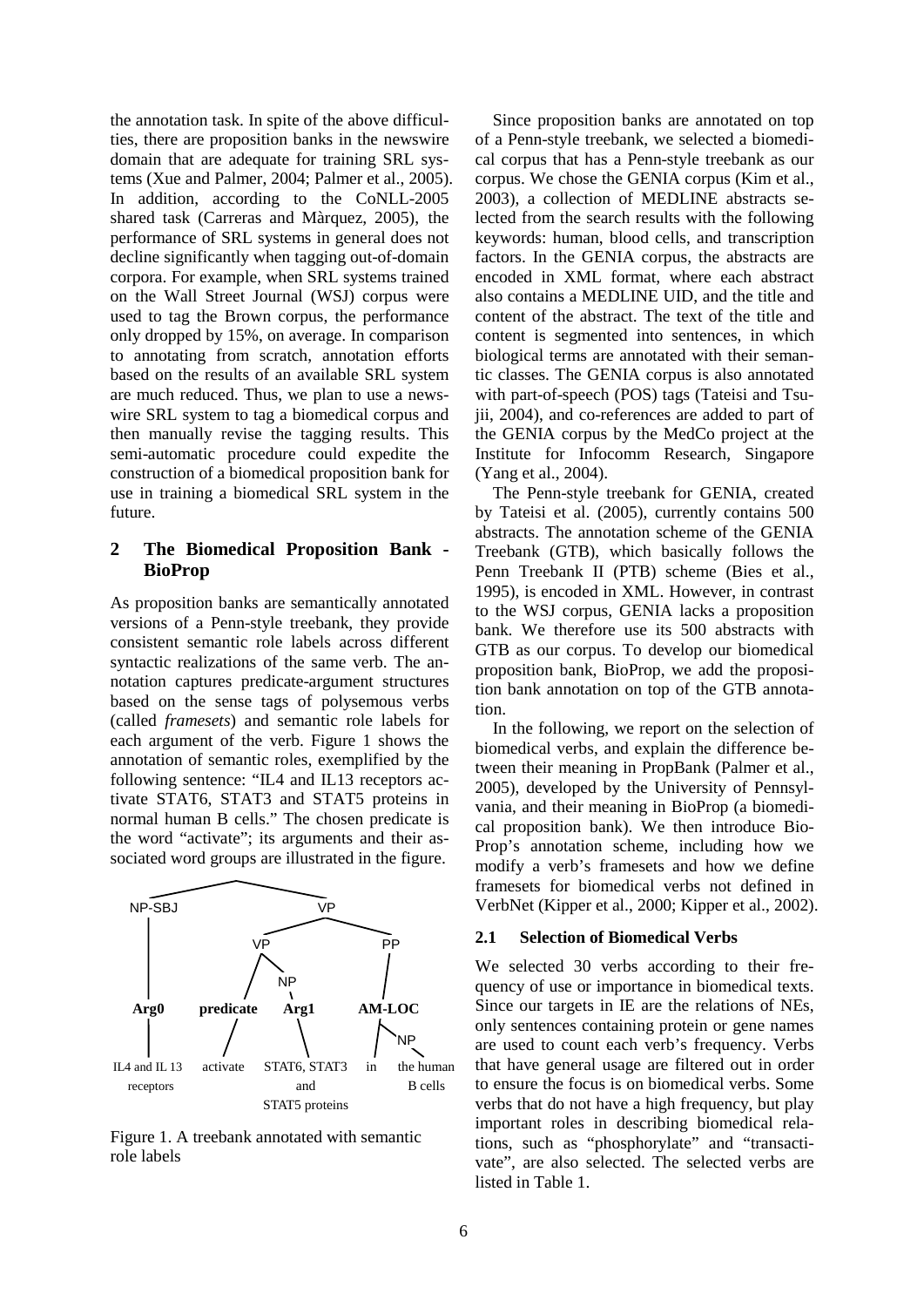| Predicate | Frameset                    | Example                                                                                                      |
|-----------|-----------------------------|--------------------------------------------------------------------------------------------------------------|
| express   | Arg0: agent                 | [Some legislators $_{Arg0}$ ][expressed <sub>predicate</sub> ] [concern that a gas-tax                       |
| (VerbNet) | Arg1: theme                 | increase would take too long and possibly damage chances of a                                                |
|           | Arg2: recipient or destina- | major gas-tax-increasing ballot initiative that voters will consider                                         |
|           | tion                        | next June $_{\text{Arg}}$ ].                                                                                 |
| translate | Arg0: causer of transfor-   |                                                                                                              |
| (VerbNet) | mation                      | But some cosmetics-industry executives wonder whether [tech-                                                 |
|           | Arg1: thing changing        | niques honed in packaged goods <sub>Arg1</sub> ] [will <sub>AM-MOD</sub> ] [translate <sub>predicate</sub> ] |
|           | Arg2: end state             | [to the cosmetics business $_{\text{Arg2}}$ ].                                                               |
|           | Arg3: start state           |                                                                                                              |
| express   | Arg0: causer of expression  | [B lymphocytes and macrophages <sub>Arg0</sub> ] [express <sub>predicate</sub> ] [closely                    |
| (BioProp) | Arg1: thing expressing      | related immunoglobulin G (IgG) Fc receptors (Fc gamma RII)                                                   |
|           |                             | that differ only in the structures of their cytoplasmic domains $_{\text{Arg}}$ ].                           |

Table 2. Framesets and examples of "express" and "translate"

|   | Type Verb list                             |
|---|--------------------------------------------|
|   | encode, interact, phosphorylate,           |
|   | transactivate                              |
| 2 | express, modulate                          |
| 3 | bind                                       |
|   | activate, affect, alter, associate, block, |
|   | decrease differentiate, encode, enhance,   |
|   | increase, induce, inhibit, mediate, mu-    |
|   | tate, prevent, promote, reduce, regulate,  |
|   | repress, signal, stimulate, suppress,      |
|   | transform, trigger                         |

Table 1. Selected biomedical verbs and their types

#### **2.2 Framesets of Biomedical Verbs**

Annotation of BioProp is mainly based on Levin's verb classes, as defined in the VerbNet lexicon (Kipper et al., 2000). In VerbNet, the arguments of each verb are represented at the semantic level, and thus have associated semantic roles. However, since some verbs may have different usages in biomedical and newswire texts, it is necessary to customize the framesets of biomedical verbs. The 30 verbs in Table 1 are categorized into four types according to the degree of difference in usage: (1) verbs that do not appear in VerbNet due to their low frequency in the newswire domain; (2) verbs that do appear in VerbNet, but whose biomedical meanings and framesets are undefined; (3) verbs that do appear in VerbNet, but whose primary newswire and biomedical usage differ; (4) verbs that have the same usage in both domains.

Verbs of the first type play important roles in biomedical texts, but rarely appear in newswire texts and thus are not defined in VerbNet. For example, "phosphorylate" increasingly appears in the fast-growing PubMed abstracts that report

experimental results on phosphorylated events; therefore, it is included in our verb list. However, since VerbNet does not define the frameset for "phosphorylate", we must define it after analyzing all the sentences in our corpus that contain the verb. Other type 1 verbs may correspond to verbs in VerbNet; in such cases, we can borrow the VerbNet definitions and framesets. For example, "transactivate" is not found in VerbNet, but we can adopt the frameset of "activate" for this verb.

Verbs of the second type appear in VerbNet, but have unique biomedical meanings that are undefined. Therefore, the framesets corresponding to their biomedical meanings must be added. In most cases, we can adopt framesets from VerbNet synonyms. For example, "express" is defined as "say" and "send very quickly" in VerbNet. However, in the biomedical domain, its usage is very similar to "translate". Thus, we can use the frameset of "translate" for "express". Table 2 shows the framesets and corresponding examples of "express" in the newswire domain and biomedical domain, as well as that of "translate" in VerbNet.

Verbs of the third type also appear in VerbNet. Although the newswire and biological senses are defined therein, their primary newswire sense is not the same as their primary biomedical sense. "Bind," for example, is common in the newswire domain, and it usually means "to tie" or "restrain with bonds." However, in the biomedical domain, its intransitive use- "attach or stick to"- is far more common. For example, a Google search for the phrase "glue binds to" only returned 21 results, while the same search replacing "glue" with "protein" yields 197,000 hits. For such verbs, we only need select the appropriate alternative meanings and corresponding framesets. Lastly, for verbs of the fourth type, we can di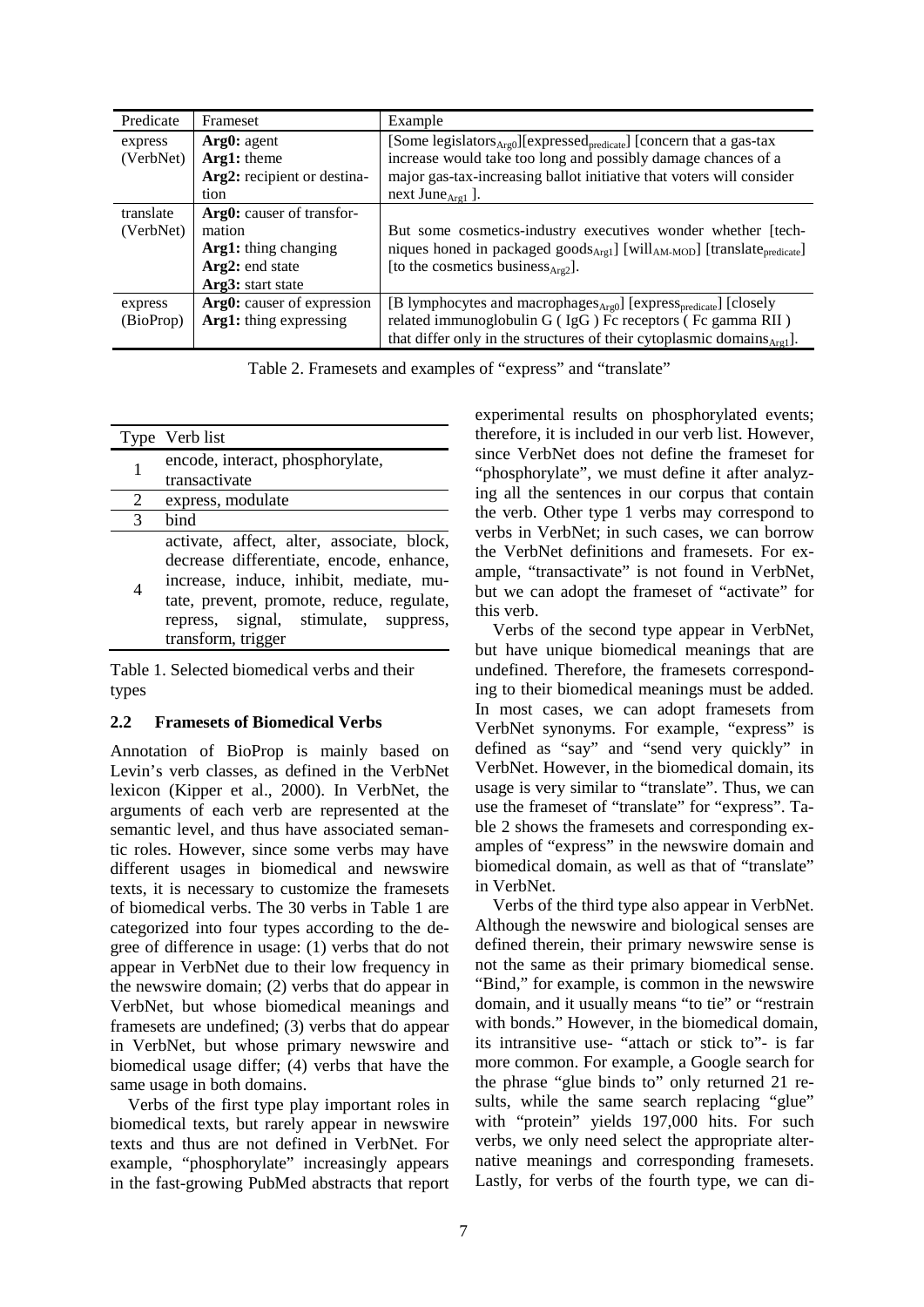rectly adopt the newswire definitions and framesets, since they are identical.

## **2.3 Distribution of Selected Verbs**

There is a significant difference between the occurrence of the 30 selected verbs in biomedical texts and their occurrence in newswire texts. The verbs appearing in verb phrases constitute only 1,297 PAS's, i.e., 1% of all PAS's, in PropBank (shown in Figure 2), compared to 2,382 PAS's, i.e., 16% of all PAS's, in BioProp (shown in Figure 3). Furthermore, some biomedical verbs have very few PAS's in PropBank, as shown in Table 3. The above observations indicate that it is necessary to annotate a biomedical proposition bank for training a biomedical SRL system.



Figure 2. The percentage of the 30 biomedical verbs and other verbs in PropBank



Figure 3. The percentage of the 30 biomedical verbs and other verbs in BioProp

## **3 Annotation of BioProp**

## **3.1 Annotation Process**

After choosing 30 verbs as predicates, we adopted a semi-automatic method to annotate BioProp. The annotation process consists of the following steps: (1) identifying predicate candidates; (2) automatically annotating the biomedical semantic roles with our WSJ SRL system; (3) transforming the automatic tagging results into *WordFreak* (Morton and LaCivita, 2003) format; and (4) manually correcting the annotation results with the *WordFreak* annotation tool. We now describe these steps in detail:

| Verbs         | # in    | Ratio(%) | # in<br>$Ratio(\%)$ |                  |
|---------------|---------|----------|---------------------|------------------|
|               | BioProp |          | PropBank            |                  |
| induce        | 290     | 1.89     | 16                  | 0.01             |
| bind          | 252     | 1.64     | $\theta$            | $\theta$         |
| activate      | 235     | 1.53     | $\overline{2}$      | $\overline{0}$   |
| express       | 194     | 1.26     | 53                  | 0.03             |
| inhibit       | 184     | 1.20     | 6                   | $\overline{0}$   |
| increase      | 166     | 1.08     | 396                 | 0.24             |
| regulate      | 122     | 0.79     | 23                  | 0.01             |
| mediate       | 104     | 0.68     | 1                   | $\theta$         |
| stimulate     | 93      | 0.61     | 11                  | 0.01             |
| associate     | 82      | 0.53     | 51                  | 0.03             |
| encode        | 79      | 0.51     | $\mathbf{0}$        | $\boldsymbol{0}$ |
| affect        | 60      | 0.39     | 119                 | 0.07             |
| enhance       | 60      | 0.39     | 28                  | 0.02             |
| block         | 58      | 0.38     | 71                  | 0.04             |
| reduce        | 55      | 0.36     | 241                 | 0.14             |
| decrease      | 54      | 0.35     | 16                  | 0.01             |
| suppress      | 38      | 0.25     | $\overline{4}$      | $\overline{0}$   |
| interact      | 36      | 0.23     | $\mathbf{0}$        | $\overline{0}$   |
| alter         | 27      | 0.18     | 17                  | 0.01             |
| transactivate | 24      | 0.16     | $\mathbf{0}$        | $\overline{0}$   |
| modulate      | 22      | 0.14     | 1                   | $\overline{0}$   |
| phosphorylate | 21      | 0.14     | $\theta$            | $\theta$         |
| transform     | 21      | 0.14     | 22                  | 0.01             |
| differentiate | 21      | 0.14     | $\overline{c}$      | $\mathbf{0}$     |
| repress       | 17      | 0.11     | $\mathbf{1}$        | $\theta$         |
| prevent       | 15      | 0.10     | 92                  | 0.05             |
| promote       | 14      | 0.09     | 52                  | 0.03             |
| trigger       | 14      | 0.09     | 40                  | 0.02             |
| mutate        | 14      | 0.09     | 1                   | 0                |
| signal        | 10      | 0.07     | 31                  | 0.02             |

Table 3. The number and percentage of PAS's for each verb in BioProp and PropBank

- 1. Each word with a VB POS tag in a verb phrase that matches any lexical variant of the 30 verbs is treated as a predicate candidate. The automatically selected targets are then double-checked by human annotators. As a result, 2,382 predicates were identified in BioProp.
- 2. Sentences containing the above 2,382 predicates were extracted and labeled automatically by our WSJ SRL system. In total, 7,764 arguments were identified.
- 3. In this step, sentences with PAS annotations are transformed into *WordFreak* format (an XML format), which allows annotators to view a sentence in a tree-like fashion. In addition, users can customize the tag set of arguments. Other linguistic information can also be integrated and displayed in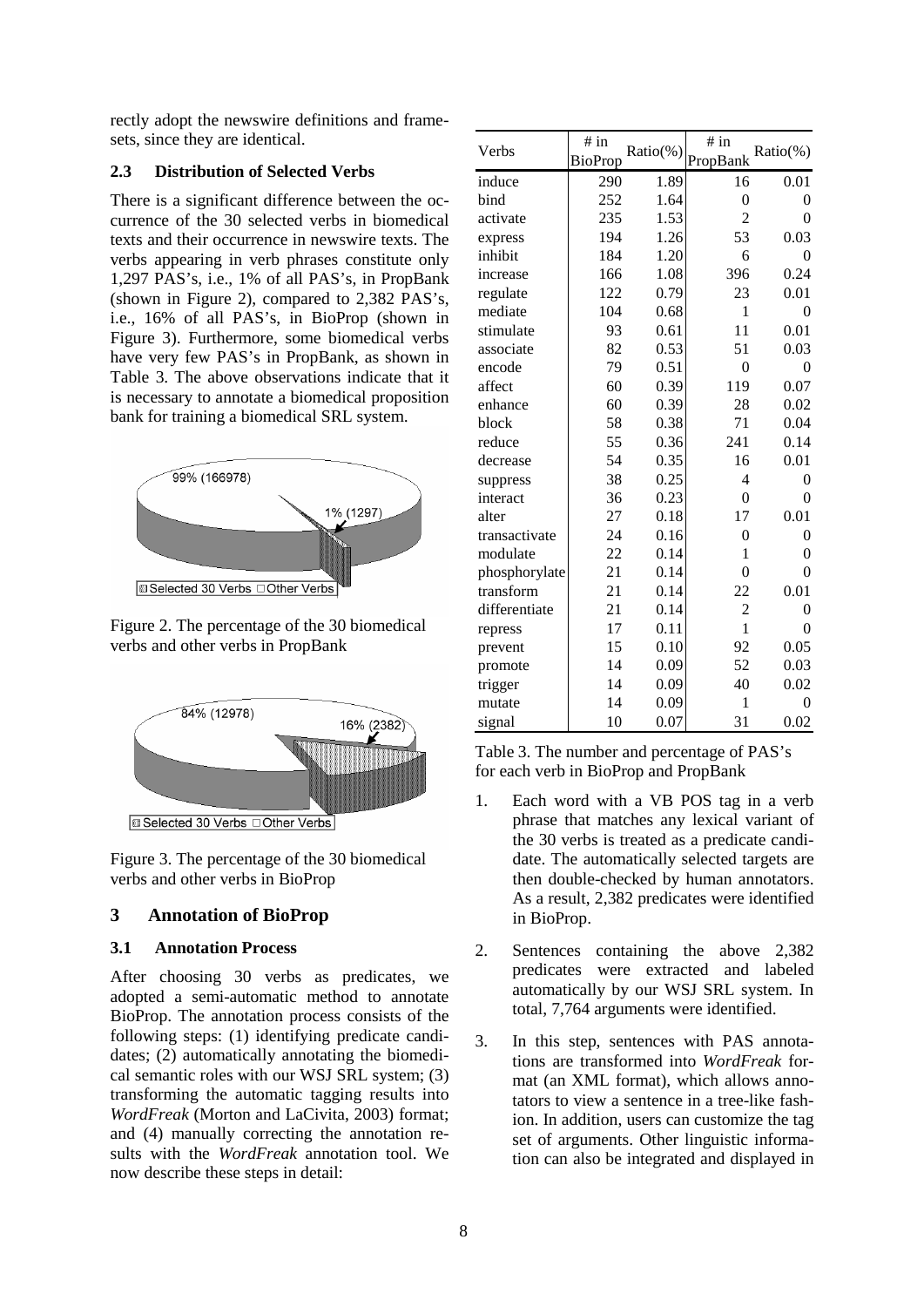*WordFreak*, which is a convenient annotation tool.

4. In the last step, annotators check the predicted semantic roles using *WordFreak* and then correct or add semantic roles if the predicted arguments are incorrect or missing, respectively. Three biologists with sufficient biological knowledge in our laboratory performed the annotation task after receiving computational linguistic training for approximately three months.

Figure 4 illustrates an example of BioProp annotation displayed in *WordFreak* format, using the frameset of "phophorylate" listed in Table 4.

This annotation process can be used to construct a domain-specific corpus when a generalpurpose tagging system is available. In our experience, this semi-automatic annotation scheme saves annotation efforts and improves the annotation consistency.

| Predicate     | Frameset                                                                                                    |  |
|---------------|-------------------------------------------------------------------------------------------------------------|--|
| phosphorylate | Arg0: causer of phosphorylation<br>Arg1: thing being phosphorylated<br>Arg2: end state<br>Arg3: start state |  |

Table 4. The frameset of "phosphorylate"

#### **3.2 Inter-annotation Agreement**

We conducted preliminary consistency tests on 2,382 instances of biomedical propositions. The inter-annotation agreement was measured by the kappa statistic (Siegel and Castellan, 1988), the definition of which is based on the probability of inter-annotation agreement, denoted by *P*(*A*), and the agreement expected by chance, denoted by *P*(*E*). The kappa statistics for inter-annotation agreement were .94 for semantic role identification and .95 for semantic role classification when ArgM labels were included for evaluation. When ArgM labels were omitted, kappa statistics were .94 and .98 for identification and classification, respectively. We also calculated the results of combined decisions, i.e., identification and classification. (See Table 5.)

#### **3.3 Annotation Efforts**

Since we employ a WSJ SRL system that labels semantic roles automatically, human annotators can quickly browse and determine correct tagging results; thus, they do not have to examine



Figure 4. An example of BioProp displayed with *WordFreak*

|                   |                     | P(A) | P(E) | Kappa<br>score |
|-------------------|---------------------|------|------|----------------|
| including         | role identification | .97  | .52  | .94            |
| ArgM              | role classification | .96  | .18  | .95            |
|                   | combined decision   | .96  | .18  | .95            |
|                   | role identification | .97  | .26  | .94            |
| excluding<br>ArgM | role classification | .99  | .28  | .98            |
|                   | combined decision   | .99  | .28  | .98            |

Table 5. Inter-annotator agreement

all tags during the annotation process, as in the full manual annotation approach. Only incorrectly predicted tags need to be modified, and missed tags need to be added. Therefore, annotation efforts can be substantially reduced. To quantify the reduction in annotation efforts, we define the saving of annotation effort, *ρ*, as:

| # of correctly labeled nodes                      |  |
|---------------------------------------------------|--|
| # of all nodes                                    |  |
| # of correctly labeled nodes                      |  |
| # of correct + # of incorrect + # of missed nodes |  |

In Equation (1), since the number of nodes that need to be examined is usually unknown, we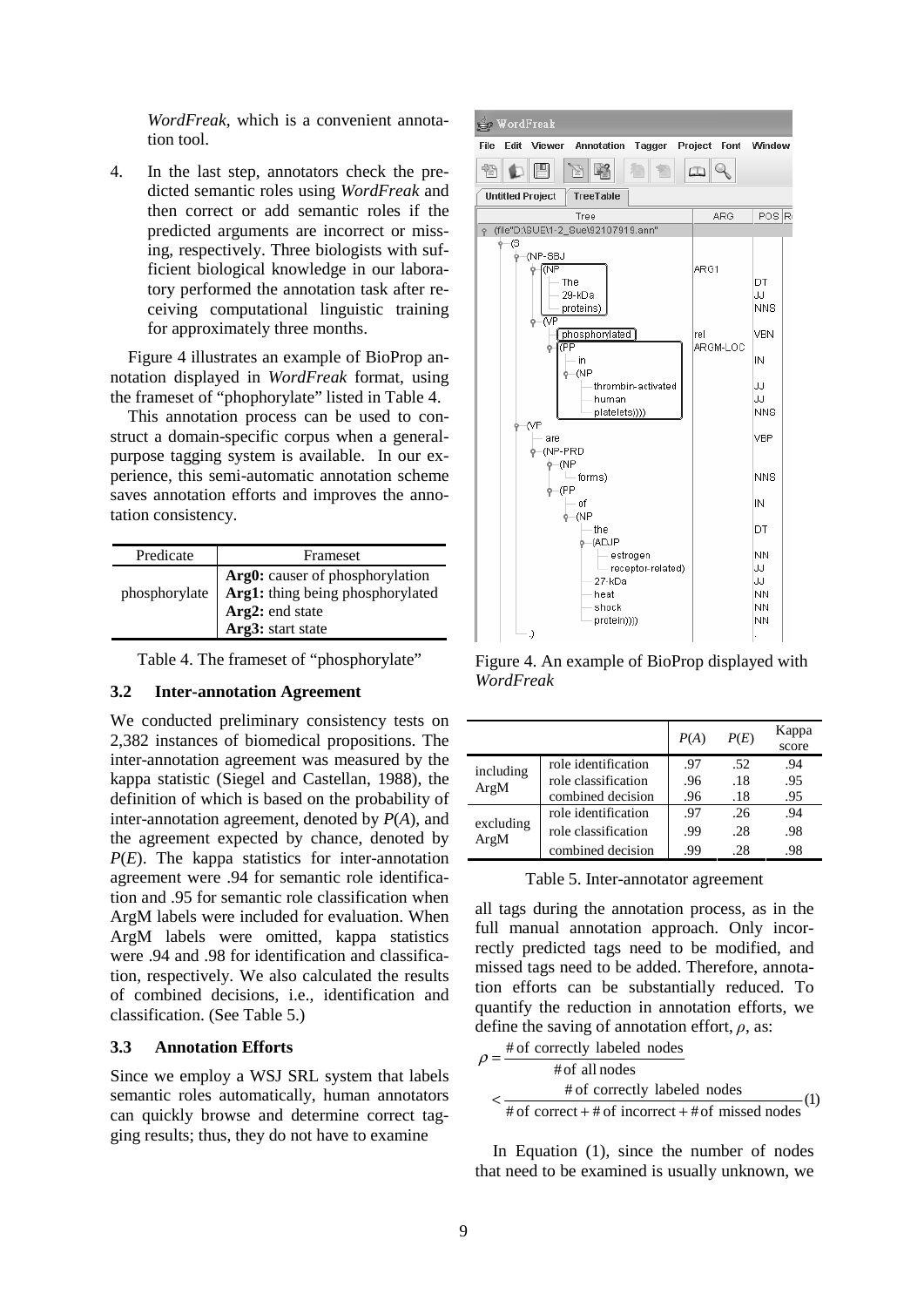use an easy approximation to obtain an upper bound for  $\rho$ . This is based on the extremely optimistic assumption that annotators should be able to recover a missed or incorrect label by only checking one node. However, in reality, this would be impossible. In our annotation process, the upper bound of  $\rho$  for BioProp is given by:

$$
\rho < \frac{18932}{18932 + 6682 + 15316} = \frac{18932}{40975} = 46\% \; ,
$$

which means that, at most, the annotation effort could be reduced by 46%.

A more accurate tagging system is preferred because the more accurate the tagging system, the higher the upper bound  $\rho$  will be.

## **4 Disambiguation of Argument Annotation**

During the annotation process, we encountered a number of problems resulting from different usage of vocabulary and writing styles in general English and the biomedical domain. In this section, we describe three major problems and propose our solutions.

#### **4.1 Cue Words for Role Classification**

PropBank annotation guidelines provide a list of words that can help annotators decide an argument's type. Similarly, we add some rules to our BioProp annotation guideline. For example, "in vivo" and "in vitro" are used frequently in biomedical literature; however, they seldom appear in general English articles. According to their meanings, we classify them as location argument (AM-LOC).

In addition, some words occur frequently in both general English and in biomedical domains but have different meanings/usages. For instance, "development" is often tagged as Arg0 or Arg1 in general English, as shown by the following sentence:

Despite the strong case for stocks, however, most pros warn that [individuals $A_{rg0}$ ] shouldn't try to [profit<sub>predicate</sub>] [from short-term developments $_{Arg1}$ ].

However, in the biomedical domain, "development" always means the stage of a disease, cell, etc. Therefore, we tag it as temporal argument (AM-TMP), as shown in the following sentence:

[Rhom-2 mRNA $_{Arg1}$ ] is [expressed<sub>predicate</sub>] [in early mouse development $_{AM-TMP}$ ] [in central nervous system, lung, kidney, liver, and spleen but only very low levels occur in thymus<sub>AM-LOC</sub>].

### **4.2 Additional Argument Types**

In PropBank, the negative argument (AM-NEG) usually contains explicit negative words such as "not". However, in the biomedical domain, researchers usually express negative meaning implicitly by using "fail", "unable", "inability", "neither", "nor", "failure", etc. Take "fail" as an example. It is tagged as a verb in general English, as shown in the following sentence:

But [the new pact $_{\text{Arg1}}$ ] will force huge debt on the new firm and  $[could_{AM\text{-}MOD}]$   $[still_{AM\text{-}TMP}]$   $[fail_{predict}]$  $_{\text{cate}}$ ] [to thwart rival suitor McCaw Cellular $_{\text{Arg2}}$ ].

Negative results are important in the biomedical domain. Thus, for annotation purposes, we create additional negation tag (AM-NEG1) that does not exist in PropBank. The following sentence is an example showing the use of AM-NEG1:

[They<sub>Arg0</sub>] [fail<sub>AM-NEG1</sub>] to [induce<sub>predicate</sub>] [mRNA of TNF-alpha<sub>Arg1</sub>] [after 3 h of culture <sub>AM-TMP</sub>].

In this example, if we do not introduce the AM-NEG1, "fail" is considered as a verb like in PropBank, not as a negative argument, and it will not be included in the proposition for the predicate "induce". Thus, BioProp requires the "AM-NEG1" tag to precisely express the corresponding proposition.

#### **4.3 Essentiality of Biomedical Knowledge**

Since PAS's contain more semantic information, proposition bank annotators require more domain knowledge than annotators of other corpora. In BioProp, many ambiguous expressions require biomedical knowledge to correctly annotate them, as exemplified by the following sentence in Bio-Prop:

In the cell types tested, the LS mutations indicated an apparent requirement not only for the intact NF-kappa B and SP1-binding sites but also for [several regions between -201 and  $-130_{\text{Arg1}}$ ]  $[not<sub>AM-NEG</sub>]$   $[previously<sub>AM-MNR</sub>]$   $[associated<sub>predict</sub>]$  $_{\text{cate}}$ ][with viral infectivity<sub>Arg2</sub>].

Annotators without biomedical knowledge may consider [between -201 and -130] as extent argument (AM-EXT), because the PropBank guidelines define numerical adjuncts as AM-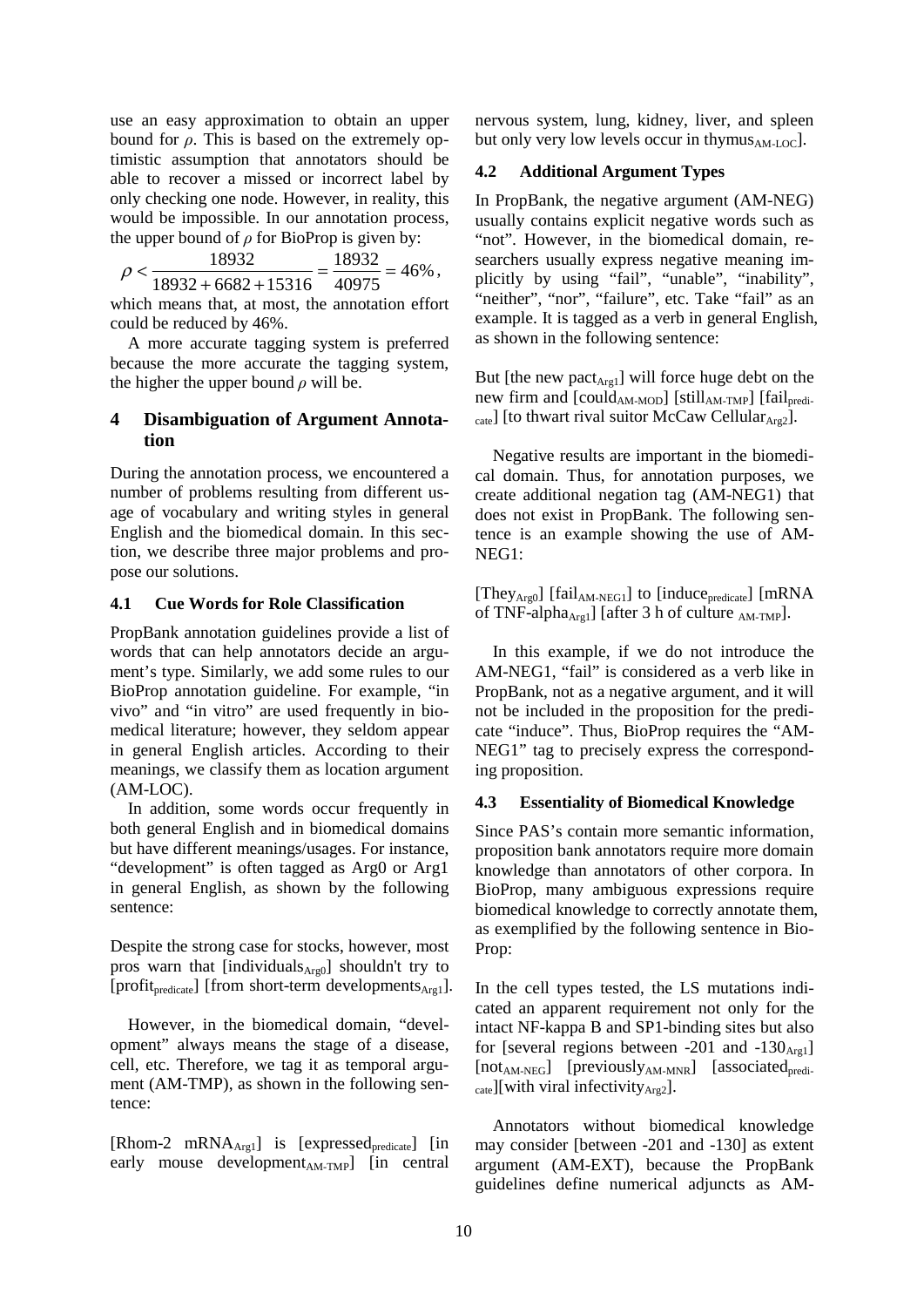EXT. However, it means a segment of DNA. It is an appositive of [several regions]; therefore, it should be annotated as part of Arg1 in this case.

## **5 Effect of Training Corpora on SRL Systems**

To examine the possibility that BioProp can improve the training of SRL systems used for automatic tagging of biomedical texts, we compare the performance of systems trained on Bio-Prop and PropBank in different domains. We construct a new SRL system (called a BIOmedical SeMantIc roLe labEler, BIOSMILE) that is trained on BioProp and employs all the features used in our WSJ SRL system (Tsai et al., 2006).

As with POS tagging, chunking, and named entity recognition, SRL can also be formulated as a sentence tagging problem. A sentence can be represented by a sequence of words, a sequence of phrases, or a parsing tree; the basic units of a sentence in these representations are words, phrases, and constituents, respectively. Hacioglu et al. (2004) showed that tagging phrase-byphrase (P-by-P) is better than word-by-word (Wby-W). However, Punyakanok et al. (2004) showed that constituent-by-constituent (C-by-C) tagging is better than P-by-P. Therefore, we use C-by-C tagging for SRL in our BIOSMILE.

SRL can be divided into two steps. First, we identify all the predicates. This can be easily accomplished by finding all instances of verbs of interest and checking their part-of-speech (POS) tags. Second, we label all arguments corresponding to each predicate. This is a difficult problem, since the number of arguments and their positions vary according to a verb's voice (active/passive) and sense, along with many other factors.

In BIOSMILE, we employ the maximum entropy (ME) model for argument classification. We use Zhang's MaxEnt toolkit (http://www.nlplab.cn/zhangle/maxent\_toolkit.ht ml) and the L-BFGS (Nocedal and Wright, 1999) method of parameter estimation for our ME model. Table 6 shows the features we employ in BIOSMILE and our WSJ SRL system.

To compare the effects of using biomedical training data versus using general English data, we train BIOSMILE on 30 randomly selected training sets from BioProp (*g*1,.., *g*30), and WSJ SRL system on 30 from PropBank  $(w_1,..., w_{30})$ , each of which has 1,200 training PAS's.

**BASIC FEATURES** 

- **Predicate** The predicate lemma
- **Path** The syntactic path through the parsing tree from the parse constituent being classified to the predicate
- z **Constituent type**
- **Position** Whether the phrase is located before or after the predicate
- Voice passive: If the predicate has a POS tag VBN, and its chunk is not a VP, or it is preceded by a form of "to be" or "to get" within its chunk; otherwise, it is active
- **Head word** Calculated using the head word table described by Collins (1999)
- Head POS The POS of the Head Word
- **Sub-categorization** The phrase structure rule that expands the predicate's parent node in the parsing tree
- z **First and last Word and their POS tags**
- Level The level in the parsing tree

#### **PREDICATE FEATURES**

- **•** Predicate's verb class
- **Predicate POS tag**
- **Predicate frequency**
- z **Predicate's context POS**
- z **Number of predicates**
- **FULL PARSING FEATURES**
- **•** Parent's, left sibling's, and right sibling's paths, **constituent types, positions, head words and head POS tags**
- **Head of PP parent** If the parent is a PP, then the head of this PP is also used as a feature

**COMBINATION FEATURES** 

- z **Predicate distance combination**
- Predicate phrase type combination
- Head word and predicate combination<br>● Voice position combination
- z **Voice position combination**

**OTHERS Syntactic frame of predicate/NP** 

- z **Headword suffixes of lengths 2, 3, and 4**
- z **Number of words in the phrase**
- z **Context words & POS tags**

Table 6. The features used in our argument classification model

 We then test both systems on 30 400-PAS test sets from BioProp, with  $g_1$  and  $w_1$  being tested on test set  $1, g_2$  and  $w_2$  on set 2, and so on. Then we generate the scores for  $g_1-g_{30}$  and  $w_1-w_{30}$ , and compare their averages.

Table 7 shows the experimental results. When tested on the biomedical corpus, BIOSMILE outperforms the WSJ SRL system by 22.9%. This result is statistically significant as expected.

| <b>Training</b> | Test           | Precision | Recall | F-score |
|-----------------|----------------|-----------|--------|---------|
| PropBank        | <b>BioProp</b> | 74.78     | 56.25  | 64.20   |
| <b>BioProp</b>  | BioProp        | 88.65     | 85.61  | 87.10   |

Table 7. Performance comparison of SRL systems trained on BioProp and PropBank